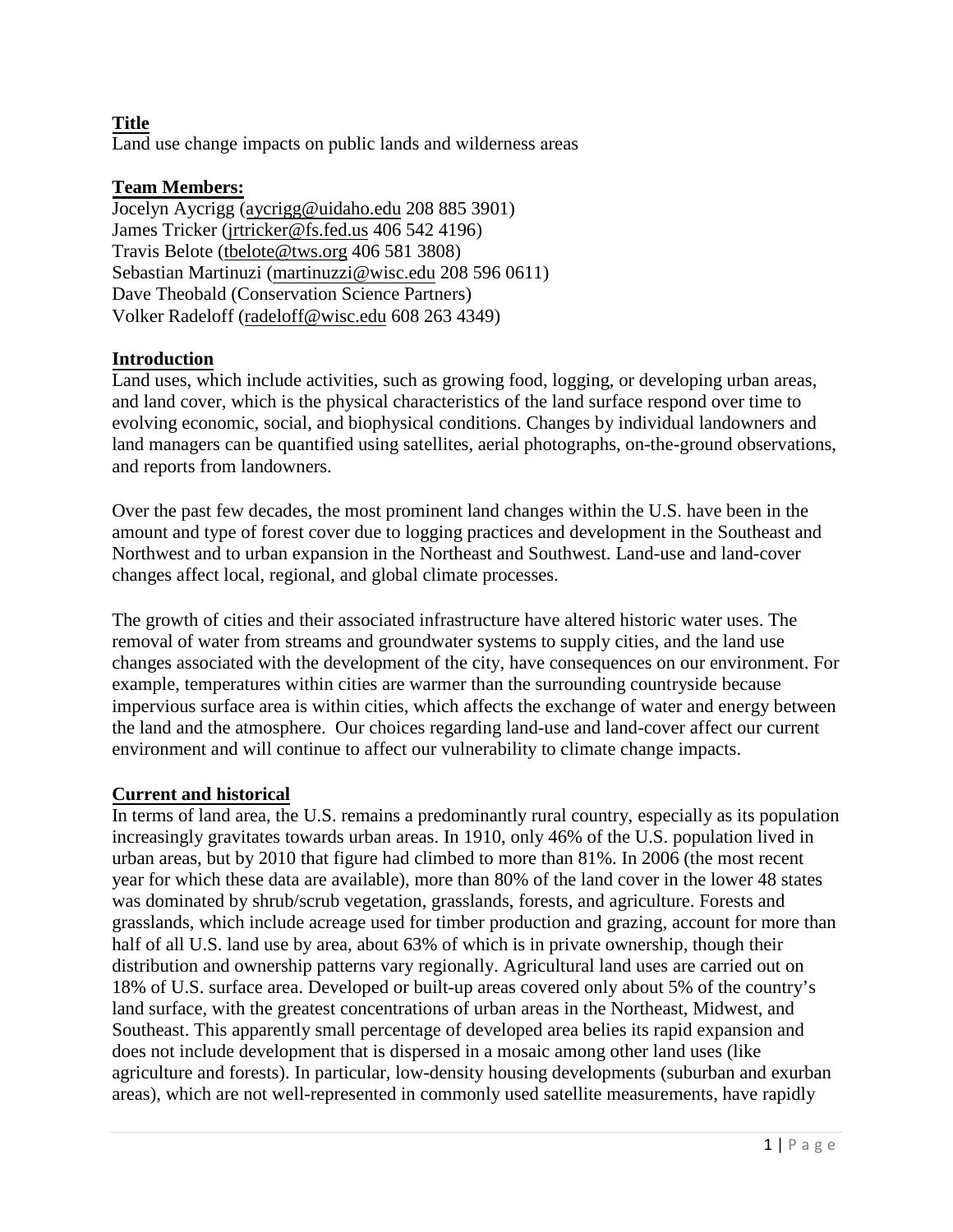expanded throughout the U.S. over the last 60 years or so. Based on U.S. Census Bureau data, areas settled at suburban and exurban densities (1 house per 1 to 40 acres on average) cover more than 15 times the land area settled at urban densities (1 house per acre or less) and cover five times more land area in 2000 than in 1950.

Despite these rapid changes in developed lands, the vast size of the country means that total land-cover changes in the U.S. may appear deceptively modest. Since 1973, satellite data show that the overall rate of land-cover changes nationally has averaged about 0.33% per year. Yet this small rate of change has produced a large cumulative impact. Between 1973 and 2000, 8.6% of the area of the lower 48 states experienced land-cover change, an area roughly equivalent to the combined land area of California and Oregon.

Nationally, these annual rates of land change mask considerable geographic variability in the types, rates, and causes of change. Between 1973 and 2000, the Southeast region had the highest rate of change, due to active forest timber harvesting and replanting, while the Southwest region had the lowest rate of change.

Future patterns of land use and land cover will interact with climate changes to affect human communities and ecosystems. At the same time, future climate changes will also affect how and where land use and land cover changes.

# **Projections**

National-scale analyses suggest that general historical trends of land-use and land-cover changes will continue, with some important regional differences. These projections all assume continued population growth based modeled rates of birth, death, and migration, which will result in changes in land use and land cover that are spread unevenly across the country. Urban land covers are projected to increase in the lower 48 states by 73% to 98% by 2050, using low versus high growth assumptions, respectively. The slowest rate of increase is projected in the Northeast region, because of the high level of existing development and relatively low rates of population growth while the highest rate is projected for the Northwest. In terms of area, the Northwest has the smallest projected increase in urban area (approximately 4.2 million acres) and the Southeast the largest (approximately 27.5 million acres).

Changes in development density will have an impact on how the human population is distributed. Some of the projected changes in developed areas will depend on changes in household size and the density of urban development. Higher population density means less land is converted from forests or grasslands, but results in a greater extent of impervious surface. Projections of housing-unit density can assess the impacts of urban land-use growth by density class. Increases in low-density exurban areas will result in a greater area affected by development and are expected to increase commuting times and infrastructure costs. The areas projected to experience exurban development will have a lower density of impervious surfaces. Approximately, one-third of exurban areas are covered by impervious surfaces, while urban or suburban areas are about one-half. Impervious surfaces have a wide range of environmental impacts and represent a key means by which developed lands modify the movement of water, energy, and organisms. For example, areas with more impervious surfaces, such as parking lots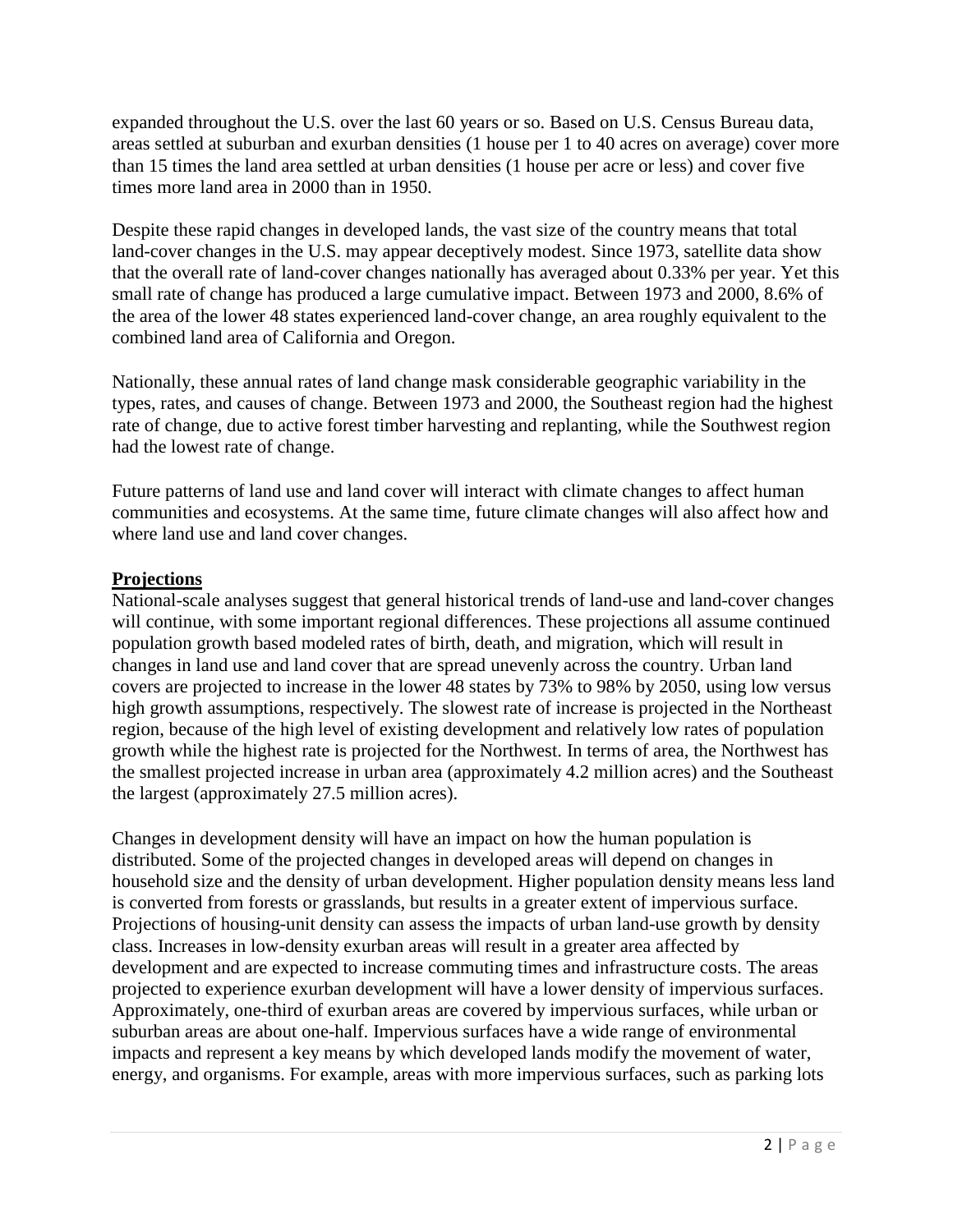and roads tend to experience more rapid runoff, greater risk of flooding, and higher temperatures from the urban heat-island effect.

Projections of both land-use and land-cover changes will depend to some degree on rates of population and economic growth. In general, scenarios that assume continued high growth produce more rapid increases in developed areas of all densities and in areas covered by impervious surfaces by 2050. Land-use scenarios project that exurban and suburban areas will expand nationally by 15% to 20% between 2000 and 2050, based on high- and low-growth scenarios respectively. Land-cover projections indicate both cropland and forest will decline by 6% to 7%, respectively, by 2050 under a scenario of high population and economic growth and by 4% and 6%, respectively under lower-growth scenarios. More forest than cropland is projected to be lost in the Northeast and Southeast, whereas more cropland than forest is projected to be lost in the Midwest and Great Plains. Some of these regional differences are due to the current mix of land uses, others to the differential rates of urbanization in these different regions.

There is growing evidence that land use, land cover, and land management affect the U.S. climate. For example:

- Air temperature and near-surface moisture are changed in areas where natural vegetation is converted to agriculture. This effect has been observed in the Great Plains and the Midwest, where overall dew point temperatures or the frequency of occurrences of extreme dew point temperatures have increased due to converting land to agricultural use. This effect has also been observed where the fringes of California's Central Valley are being converted from natural vegetation to agriculture.
- Other areas where uncultivated and conservation lands are being returned to cultivation, for example from restored grassland into biofuel production, have also experienced temperature shifts. Regional daily maximum temperatures were lowered due to forest clearing for agriculture in the Northeast and Midwest, and then increased in the Northeast following regrowth of forests due to abandonment of agriculture.

## **Impacts to Wilderness**

Research by Martinuzzi et al. (2014) suggests that "urban expansion will continue to be a major threat to protected areas in the U.S., and that a substantial number of protected areas are likely to see some level of decline in surrounding natural vegetation as a result of future land use change. The implementation of land use policies or changes in crop prices are not likely to change the overall pattern of future land use around protected areas, but can have important consequences at the scale of individual protected areas or regions. Their study revealed that future land-use changes will affect protected areas differently. Future land-use changes are likely to be more pronounced around Refuges, followed by Forests, Parks, and ultimately Wilderness Areas. This is explained in part by the geographic distribution of the different protected areas. Refuges occur typically in lowland areas, within an agricultural matrix, and are surrounded by private lands, while Wilderness Areas, tend to be embedded in public lands and are often located in mountainous areas, making them more isolated and protected from human land uses Projections under Business As Usual conditions (i.e. following 1990s trends) resulted in substantial changes in land use around individual protected areas, characterized typically by urban expansion,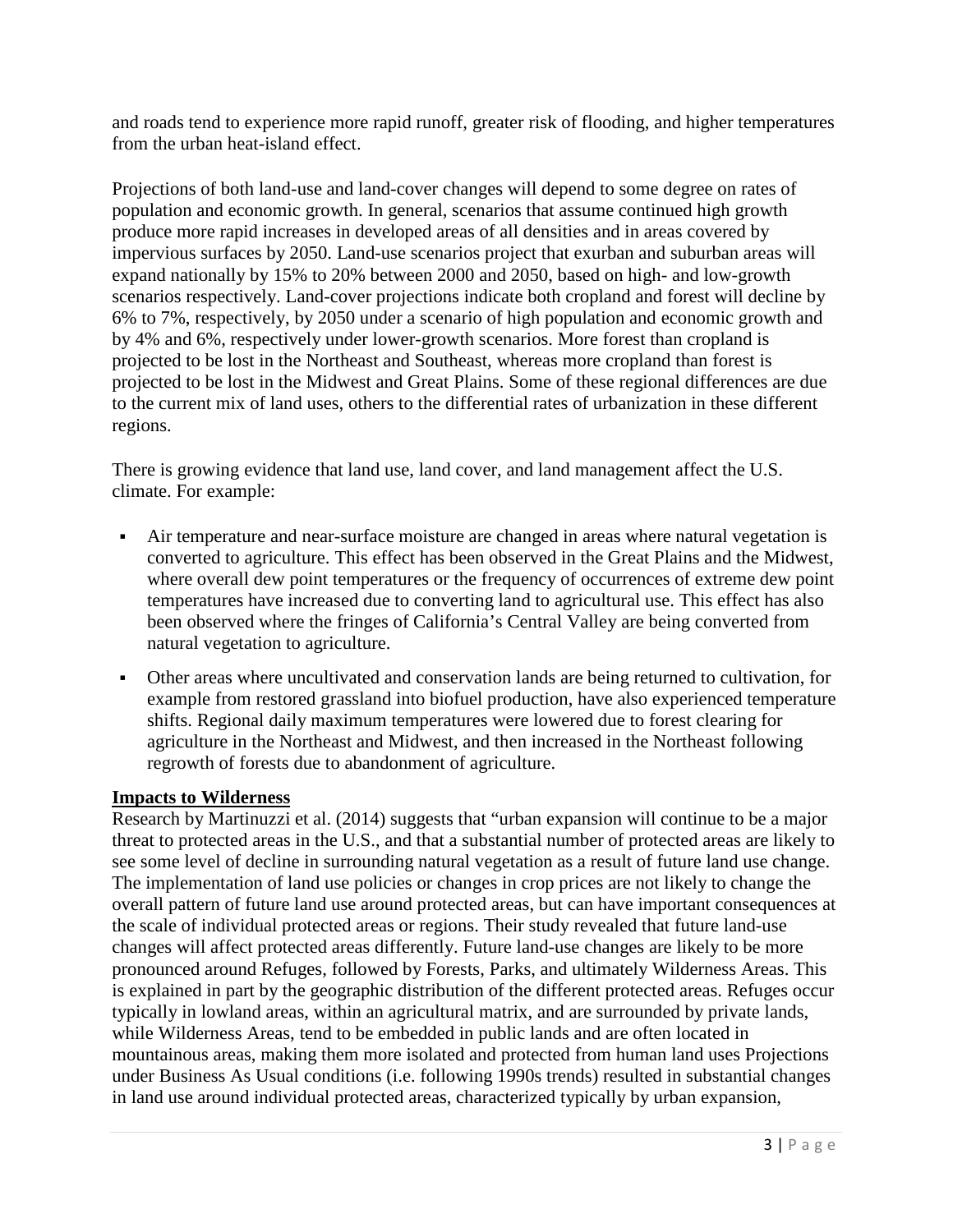decrease in crop/pasture cover, and decrease in natural vegetation. Urbanization emerged as a major threat under our Business As Usual and most of our scenarios, reinforcing recent findings on future urban growth impacts on protected areas and highlighting the need to seriously consider urban growth in future planning for protected areas."

Research Needs on direct and indirect influences of land-use and land cover changes on wilderness areas

- Assess the impact of land use changes related to energy development for oil, oil shale, wind, coal, and wood.
- Assess indirect impacts of increasing air pollution, noise, and night lights (i.e., reducing night sky darkness).
- Assess impact of land use change on water use that could affect wilderness, such as acidification of surface waters, ground water table reduction, and downstream impacts affecting upstream ecosystems.
- Assess the influence of other ecosystem changes, such as timing of snow melt and phenology on wilderness areas.
- Will land use change lead to greater impact from invasives on native habitat?
- What are land use change impacts to biodiversity with particular emphasis on the impacts to keystone species and threatened and endangered species?
- Where will increase in visitors be greatest? Describe impacts?
- Where will the impacts from climate change be the greatest? How will it affect ecosystem type, species habitat, water provisioning, and biodiversity? Where do climate change models predict the greatest change in the frequency of extreme weather? Describe the impact to the existing ecosystems.

Results should be provided for public lands in the U.S. and for wilderness lands and by land management agency.